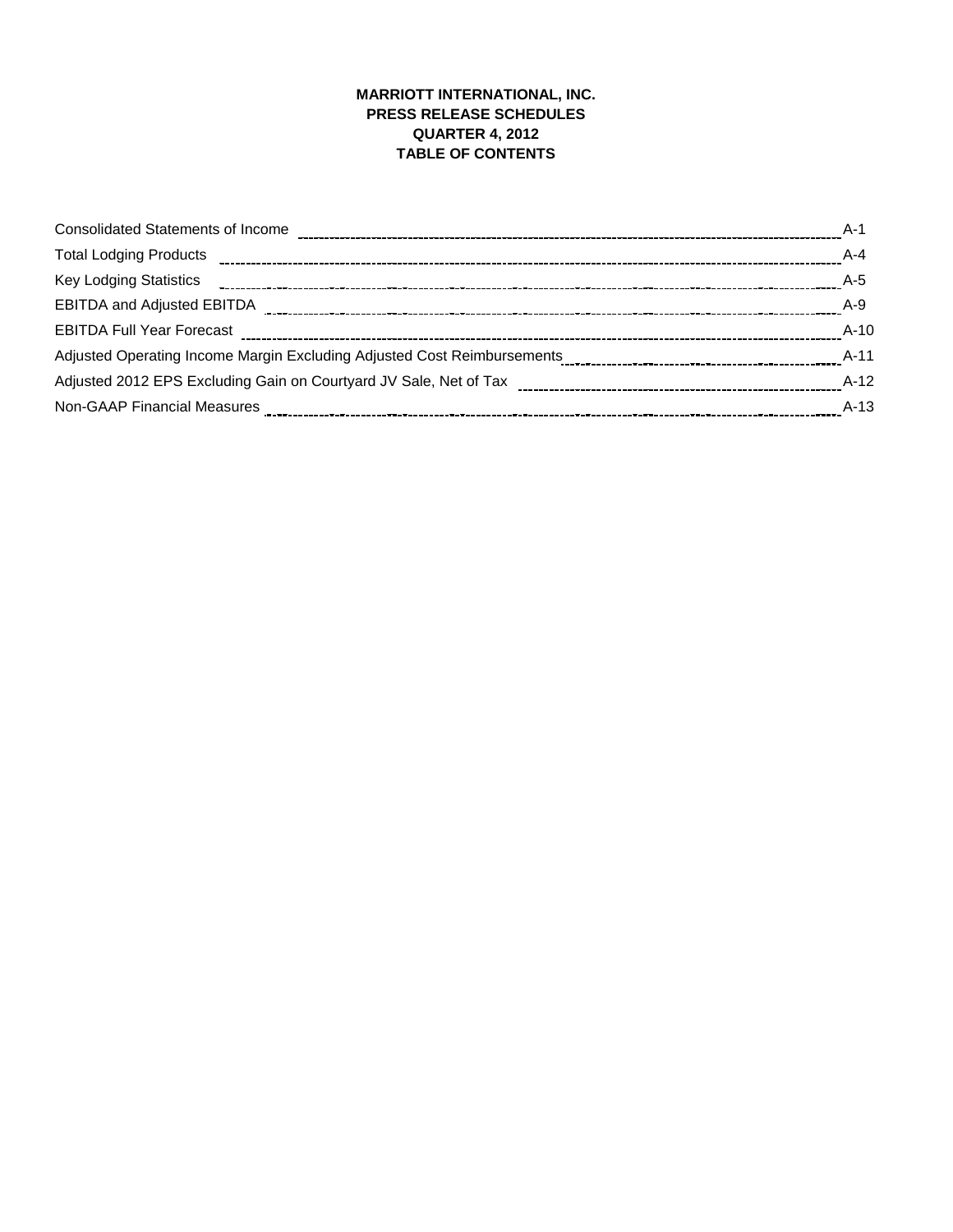|                                                                               |     | <b>As Reported</b><br>16 Weeks Ended<br>December 28, 2012 |               | <b>As Reported</b><br>16 Weeks Ended<br>December 30, 2011 | <b>Timeshare</b><br>Spin-off<br>Adjustments <sup>10</sup> | <b>As Adjusted</b><br>16 Weeks Ended<br>December 30, 2011** | <b>Percent</b><br><b>Better (Worse)</b><br>2012 vs.<br><b>Adjusted 2011</b> |
|-------------------------------------------------------------------------------|-----|-----------------------------------------------------------|---------------|-----------------------------------------------------------|-----------------------------------------------------------|-------------------------------------------------------------|-----------------------------------------------------------------------------|
| <b>REVENUES</b>                                                               |     |                                                           |               |                                                           |                                                           |                                                             |                                                                             |
| Base management fees                                                          | \$  | 182                                                       | $\frac{1}{2}$ | 183 \$                                                    | $(12)$ \$                                                 | 171                                                         | 6                                                                           |
| Franchise fees                                                                |     | 187                                                       |               | 159                                                       | 16                                                        | 175                                                         | $\overline{7}$                                                              |
| Incentive management fees                                                     |     | 90                                                        |               | 74                                                        |                                                           | 74                                                          | 22                                                                          |
| Owned, leased, corporate housing and other revenue <sup>1</sup>               |     | 308                                                       |               | 356                                                       |                                                           | 356                                                         | (13)                                                                        |
| Timeshare sales and services <sup>2</sup><br>Cost reimbursements <sup>3</sup> |     |                                                           |               | 238                                                       | (238)                                                     |                                                             |                                                                             |
|                                                                               |     | 2,990                                                     |               | 2,683                                                     | (58)                                                      | 2,625                                                       | 14<br>10                                                                    |
| <b>Total Revenues</b>                                                         |     | 3,757                                                     |               | 3,693                                                     | (292)                                                     | 3,401                                                       |                                                                             |
| <b>OPERATING COSTS AND EXPENSES</b>                                           |     |                                                           |               |                                                           |                                                           |                                                             |                                                                             |
| Owned, leased and corporate housing - direct <sup>4</sup>                     |     | 252                                                       |               | 300                                                       |                                                           | 300                                                         | 16                                                                          |
| Timeshare - direct                                                            |     |                                                           |               | 209                                                       | (209)                                                     |                                                             |                                                                             |
| Reimbursed costs                                                              |     | 2,990                                                     |               | 2,683                                                     | (58)                                                      | 2,625                                                       | (14)                                                                        |
| General, administrative and other <sup>6</sup>                                |     | 206                                                       |               | 254                                                       | (35)                                                      | 219                                                         | 6                                                                           |
| <b>Total Expenses</b>                                                         |     | 3,448                                                     |               | 3,446                                                     | (302)                                                     | 3,144                                                       | (10)                                                                        |
| <b>OPERATING INCOME</b>                                                       |     | 309                                                       |               | 247                                                       | 10                                                        | 257                                                         | 20                                                                          |
| (Losses) gains and other income <sup>7</sup>                                  |     | (1)                                                       |               | 4                                                         | (3)                                                       | 1                                                           | (200)                                                                       |
| Interest expense                                                              |     | (41)                                                      |               | (47)                                                      | 5                                                         | (42)                                                        | $\overline{2}$                                                              |
| Interest income                                                               |     | $\overline{7}$                                            |               | 5                                                         | $\overline{c}$                                            | $\overline{7}$                                              |                                                                             |
| Equity in losses 8                                                            |     | (3)                                                       |               | (7)                                                       |                                                           | (7)                                                         | 57                                                                          |
| <b>INCOME BEFORE INCOME TAXES</b>                                             |     | 271                                                       |               | 202                                                       | 14                                                        | 216                                                         | 25                                                                          |
| (Provision) benefit for income taxes                                          |     | (90)                                                      |               | (61)                                                      | 4                                                         | (57)                                                        | (58)                                                                        |
| <b>NET INCOME</b>                                                             | \$  | <u>181</u>                                                | \$            | $141 \text{ } $$                                          | $18 \quad $$                                              | <u>159</u>                                                  | 14                                                                          |
| <b>EARNINGS PER SHARE - Basic</b>                                             |     |                                                           |               |                                                           |                                                           |                                                             |                                                                             |
| Earnings per share 9                                                          | -\$ | 0.58                                                      | \$            | $0.42$ \$                                                 | $0.05$ \$                                                 | 0.47                                                        | 23                                                                          |
| <b>EARNINGS PER SHARE - Diluted</b>                                           |     |                                                           |               |                                                           |                                                           |                                                             |                                                                             |
| Earnings per share 9                                                          | \$  | 0.56                                                      | \$            | $0.41 \quad$                                              | $0.05$ \$                                                 | 0.46                                                        | 22                                                                          |
|                                                                               |     |                                                           |               |                                                           |                                                           |                                                             |                                                                             |
| <b>Basic Shares</b>                                                           |     | 312.7                                                     |               | 335.6                                                     | 335.6                                                     | 335.6                                                       |                                                                             |
| <b>Diluted Shares</b>                                                         |     | 322.2                                                     |               | 346.4                                                     | 346.4                                                     | 346.4                                                       |                                                                             |

See page A-3 for footnote references.

# **MARRIOTT INTERNATIONAL, INC. NON-GAAP FINANCIAL MEASURES CONSOLIDATED AND ADJUSTED CONSOLIDATED STATEMENTS OF INCOME FOURTH QUARTER 2012 AND 2011**

(in millions, except per share amounts)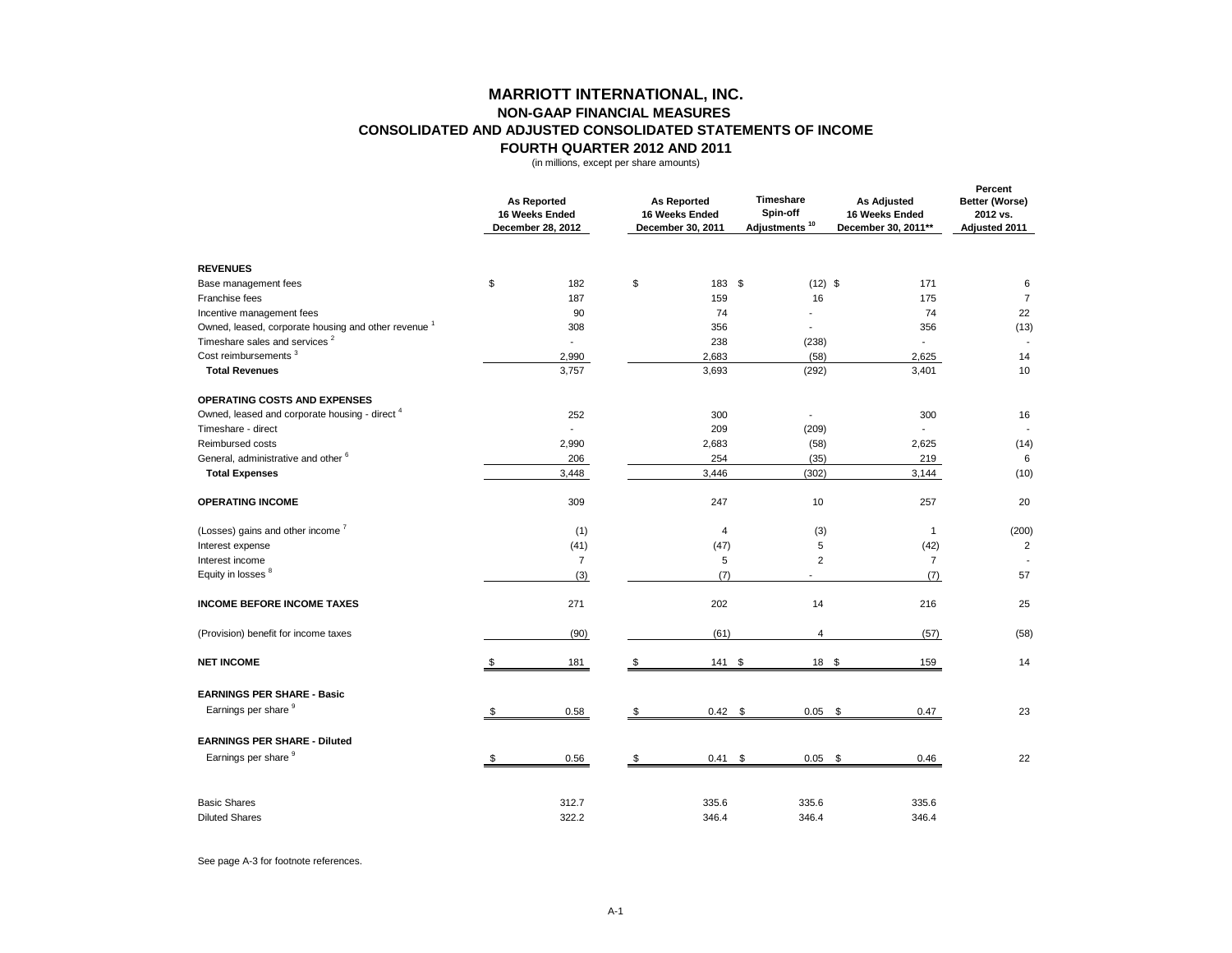|                                                                 |    | <b>As Reported</b><br>52 Weeks Ended<br>December 28, 2012 |                | <b>As Reported</b><br>52 Weeks Ended<br><b>December 30, 2011</b> | <b>Timeshare</b><br>Spin-off<br>Adjustments <sup>10</sup> | <b>Other Charges</b> |            | <b>As Adjusted</b><br>52 Weeks Ended<br>December 30, 2011** | <b>Percent</b><br><b>Better (Worse)</b><br>2012 vs. Adjusted<br>2011 |
|-----------------------------------------------------------------|----|-----------------------------------------------------------|----------------|------------------------------------------------------------------|-----------------------------------------------------------|----------------------|------------|-------------------------------------------------------------|----------------------------------------------------------------------|
| <b>REVENUES</b>                                                 |    |                                                           |                |                                                                  |                                                           |                      |            |                                                             |                                                                      |
| Base management fees                                            | \$ | 581                                                       | \$             | 602 \$                                                           | $(56)$ \$                                                 |                      | \$         | 546                                                         | 6                                                                    |
| Franchise fees                                                  |    | 607                                                       |                | 506                                                              | 60                                                        |                      |            | 566                                                         | $\overline{7}$                                                       |
| Incentive management fees                                       |    | 232                                                       |                | 195                                                              |                                                           |                      |            | 195                                                         | 19                                                                   |
| Owned, leased, corporate housing and other revenue <sup>1</sup> |    | 989                                                       |                | 1,083                                                            |                                                           |                      |            | 1,083                                                       | (9)                                                                  |
| Timeshare sales and services <sup>2</sup>                       |    | $\overline{\phantom{a}}$                                  |                | 1,088                                                            | (1,088)                                                   |                      |            |                                                             |                                                                      |
| Cost reimbursements <sup>3</sup>                                |    | 9,405                                                     |                | 8,843                                                            | (268)                                                     |                      |            | 8,575                                                       | 10                                                                   |
| <b>Total Revenues</b>                                           |    | 11,814                                                    |                | 12,317                                                           | (1, 352)                                                  | $\sim$               |            | 10,965                                                      | 8                                                                    |
| <b>OPERATING COSTS AND EXPENSES</b>                             |    |                                                           |                |                                                                  |                                                           |                      |            |                                                             |                                                                      |
| Owned, leased and corporate housing - direct <sup>4</sup>       |    | 824                                                       |                | 943                                                              | $\blacksquare$                                            |                      |            | 943                                                         | 13                                                                   |
| Timeshare - direct                                              |    |                                                           |                | 929                                                              | (929)                                                     |                      |            |                                                             |                                                                      |
| Timeshare strategy - impairment charges <sup>5</sup>            |    |                                                           |                | 324                                                              | (324)                                                     |                      |            |                                                             | $\sim$                                                               |
| Reimbursed costs                                                |    | 9,405                                                     |                | 8,843                                                            | (268)                                                     |                      |            | 8,575                                                       | (10)                                                                 |
| General, administrative and other <sup>6</sup>                  |    | 645                                                       |                | 752                                                              | (99)                                                      |                      | (10)       | 643                                                         |                                                                      |
| <b>Total Expenses</b>                                           |    | 10,874                                                    |                | 11,791                                                           | (1,620)                                                   |                      | (10)       | 10,161                                                      | (7)                                                                  |
| <b>OPERATING INCOME</b>                                         |    | 940                                                       |                | 526                                                              | 268                                                       |                      | 10         | 804                                                         | 17                                                                   |
| Gains (losses) and other income <sup>7</sup>                    |    | 42                                                        |                | (7)                                                              | (3)                                                       |                      | 18         | 8                                                           | 425                                                                  |
| Interest expense                                                |    | (137)                                                     |                | (164)                                                            | 29                                                        |                      |            | (135)                                                       | (1)                                                                  |
| Interest income                                                 |    | 17                                                        |                | 14                                                               | 10                                                        |                      |            | 24                                                          | (29)                                                                 |
| Equity in losses 8                                              |    | (13)                                                      |                | (13)                                                             | (4)                                                       |                      |            | (17)                                                        | 24                                                                   |
| <b>INCOME BEFORE INCOME TAXES</b>                               |    | 849                                                       |                | 356                                                              | 300                                                       |                      | 28         | 684                                                         | 24                                                                   |
| Provision for income taxes                                      |    | (278)                                                     |                | (158)                                                            | (40)                                                      |                      | (11)       | (209)                                                       | (33)                                                                 |
| <b>NET INCOME</b>                                               |    | 571                                                       | \$             | 198 \$                                                           | 260 \$                                                    |                      | $17 \quad$ | 475                                                         | 20                                                                   |
| <b>EARNINGS PER SHARE - Basic</b>                               |    |                                                           |                |                                                                  |                                                           |                      |            |                                                             |                                                                      |
| Earnings per share 9                                            | S. | 1.77                                                      | $\mathfrak{S}$ | $0.56$ \$                                                        | $0.74$ \$                                                 |                      | $0.05$ \$  | 1.36                                                        | 30 <sup>°</sup>                                                      |
| <b>EARNINGS PER SHARE - Diluted</b>                             |    |                                                           |                |                                                                  |                                                           |                      |            |                                                             |                                                                      |
| Earnings per share 9                                            | \$ | 1.72                                                      | \$             | $0.55$ \$                                                        | $0.72$ \$                                                 |                      | $0.05$ \$  | 1.31                                                        | 31                                                                   |
|                                                                 |    |                                                           |                |                                                                  |                                                           |                      |            |                                                             |                                                                      |
| <b>Basic Shares</b>                                             |    | 322.6                                                     |                | 350.1                                                            | 350.1                                                     | 350.1                |            | 350.1                                                       |                                                                      |
| <b>Diluted Shares</b>                                           |    | 332.9                                                     |                | 362.3                                                            | 362.3                                                     | 362.3                |            | 362.3                                                       |                                                                      |

See page A-3 for footnote references.

# **MARRIOTT INTERNATIONAL, INC. NON-GAAP FINANCIAL MEASURES CONSOLIDATED AND ADJUSTED CONSOLIDATED STATEMENTS OF INCOME FULL YEAR 2012 AND 2011**

(in millions, except per share amounts)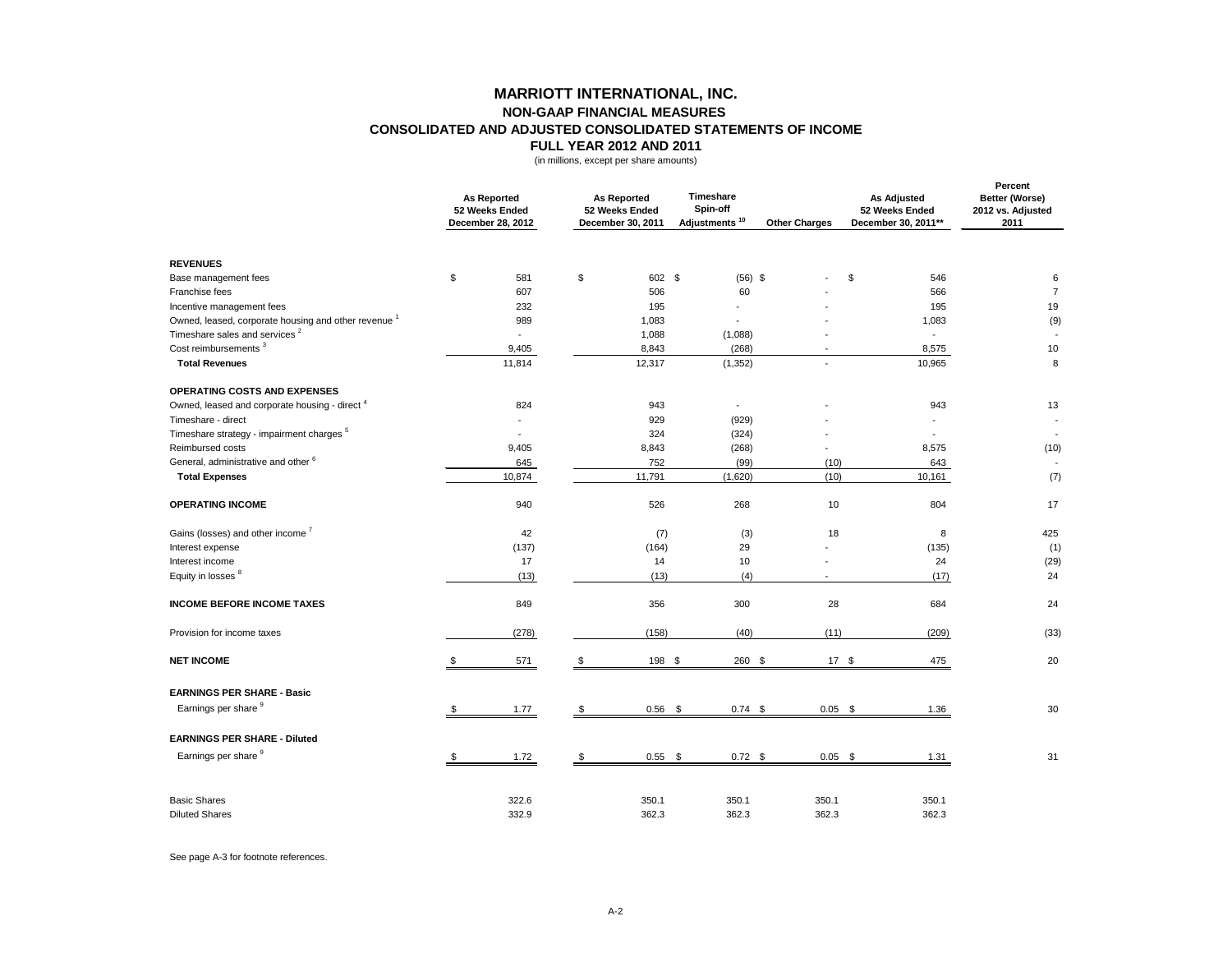# **MARRIOTT INTERNATIONAL, INC. NON-GAAP FINANCIAL MEASURES CONSOLIDATED AND ADJUSTED CONSOLIDATED STATEMENTS OF INCOME**

- \*\* Denotes non-GAAP financial measures. Please see pages A-13 and A-14 for information about our reasons for providing these alternative financial measures and limitations on their use.
- <sup>1</sup> Owned, leased, corporate housing and other revenue includes revenue from the properties we own or lease, termination fees, branding fees, other revenue and revenue from our corporate housing business through our sale of that business on April 30, 2012.
- 2 *Timeshare sales and services* includes total timeshare revenue except for base management fees and cost reimbursements.
- 3 *Cost reimbursements* include reimbursements from properties for Marriott-funded operating expenses.
- <sup>4</sup> Owned, leased and corporate housing direct expenses include operating expenses related to our owned or leased hotels, including lease payments, pre-opening expenses and depreciation, plus expenses related to our former corporate housing business through our sale of that business on April 30, 2012.
- $5$  Reflects the following 2011 third quarter impairments: inventory \$256 million, land \$62 million, and other impairments \$6 million, all of which we allocated to the Timeshare segment.
- 6 *General, administrative and other* expenses include the overhead costs we allocated to our segments, and our corporate overhead costs and general expenses.
- $<sup>7</sup>$  Gains (losses) and other income includes gains and losses on the sale of real estate, note sales or repayments (except timeshare note securitizations), the sale or other-than-temporary</sup> impairment of joint ventures and investments, debt extinguishments, and income from cost method joint ventures.
- 8 *Equity in losses* includes our equity in earnings or losses of unconsolidated equity method joint ventures.
- 9 Earnings per share plus adjustment items may not equal earnings per share as adjusted due to rounding.
- $10 -$  We present our adjusted consolidated statements of income as if our Timeshare spin-off had occurred on January 1, 2011.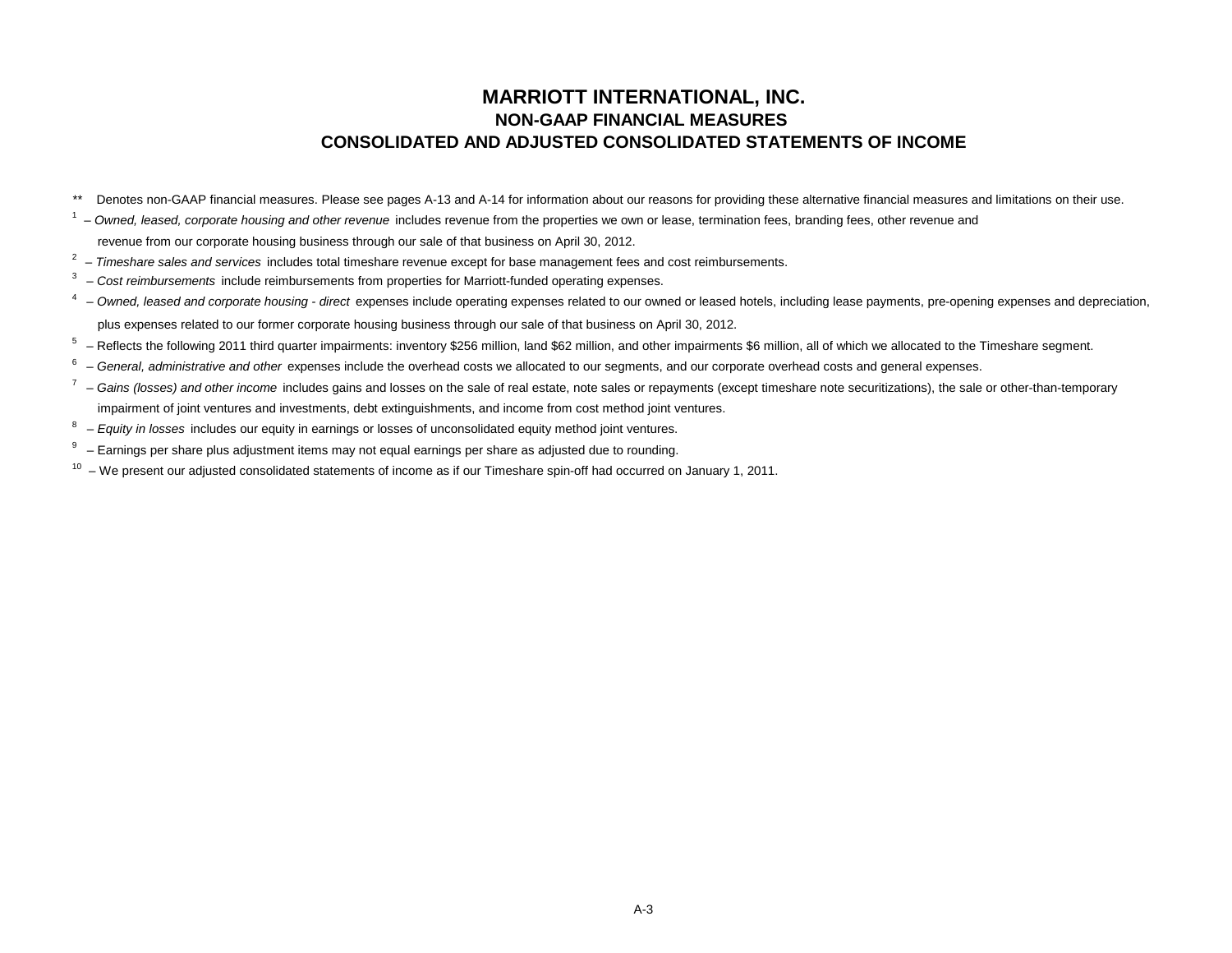$1$  Total Lodging Products as of December 30, 2011 does not include 2,166 ExecuStay corporate housing rental units. Because we completed the sale of our corporate housing business in the second quarter of 2012, we had no ExecuStay units at the end of that year.

|                                      |                      | <b>Number of Properties</b> |                           | <b>Number of Rooms/Suites</b> |                      |                          |  |  |
|--------------------------------------|----------------------|-----------------------------|---------------------------|-------------------------------|----------------------|--------------------------|--|--|
| <b>Brand</b>                         | December 28,<br>2012 | December 30,<br>2011        | vs. December 30,<br>2011  | December 28,<br>2012          | December 30,<br>2011 | vs. December 30,<br>2011 |  |  |
| <b>Domestic Full-Service</b>         |                      |                             |                           |                               |                      |                          |  |  |
| <b>Marriott Hotels &amp; Resorts</b> | 352                  | 353                         | (1)                       | 141,677                       | 142,881              | (1,204)                  |  |  |
| <b>Renaissance Hotels</b>            | 79                   | 80                          | (1)                       | 28,597                        | 29,229               | (632)                    |  |  |
| <b>Autograph Collection</b>          | 24                   | 17                          | $\overline{7}$            | 6,609                         | 5,207                | 1,402                    |  |  |
| <b>Gaylord Hotels</b>                | 5                    | $\blacksquare$              | $\mathbf 5$               | 8,098                         |                      | 8,098                    |  |  |
| <b>Domestic Limited-Service</b>      |                      |                             |                           |                               |                      |                          |  |  |
| Courtyard                            | 817                  | 805                         | 12                        | 114,948                       | 113,413              | 1,535                    |  |  |
| <b>Fairfield Inn &amp; Suites</b>    | 678                  | 667                         | 11                        | 61,477                        | 60,392               | 1,085                    |  |  |
| <b>SpringHill Suites</b>             | 297                  | 285                         | 12                        | 34,844                        | 33,466               | 1,378                    |  |  |
| Residence Inn                        | 602                  | 597                         | $\mathbf 5$               | 72,642                        | 72,076               | 566                      |  |  |
| <b>TownePlace Suites</b>             | 208                  | 200                         | 8                         | 20,803                        | 20,048               | 755                      |  |  |
| <b>International</b>                 |                      |                             |                           |                               |                      |                          |  |  |
| <b>Marriott Hotels &amp; Resorts</b> | 206                  | 202                         | 4                         | 63,240                        | 62,714               | 526                      |  |  |
| <b>Renaissance Hotels</b>            | 76                   | 74                          | $\overline{2}$            | 24,692                        | 23,737               | 955                      |  |  |
| <b>Autograph Collection</b>          | 8                    | 5                           | 3                         | 1,056                         | 548                  | 508                      |  |  |
| Courtyard                            | 112                  | 108                         | 4                         | 21,605                        | 21,306               | 299                      |  |  |
| <b>Fairfield Inn &amp; Suites</b>    | 13                   | 13                          | $\overline{\phantom{a}}$  | 1,568                         | 1,568                |                          |  |  |
| <b>SpringHill Suites</b>             | $\mathbf 2$          | $\overline{c}$              |                           | 299                           | 299                  |                          |  |  |
| Residence Inn                        | 23                   | 20                          | $\ensuremath{\mathsf{3}}$ | 3,229                         | 2,791                | 438                      |  |  |
| <b>TownePlace Suites</b>             | $\mathbf{2}$         |                             |                           | 278                           | 105                  | 173                      |  |  |
| <b>Marriott Executive Apartments</b> | 25                   | 23                          | $\overline{2}$            | 4,066                         | 3,700                | 366                      |  |  |
| <b>Luxury</b>                        |                      |                             |                           |                               |                      |                          |  |  |
| The Ritz-Carlton - Domestic          | 38                   | 39                          | (1)                       | 11,357                        | 11,587               | (230)                    |  |  |
| The Ritz-Carlton - International     | 42                   | 39                          | 3                         | 12,410                        | 11,996               | 414                      |  |  |
| <b>Bulgari Hotels &amp; Resorts</b>  | $\sqrt{3}$           | $\overline{2}$              |                           | 202                           | 117                  | 85                       |  |  |
| <b>EDITION</b>                       |                      |                             |                           | 78                            | 78                   |                          |  |  |
| The Ritz-Carlton Residential         | 35                   | 32                          | 3                         | 3,927                         | 3,838                | 89                       |  |  |
| The Ritz-Carlton Serviced Apartments | 4                    | 4                           |                           | 579                           | 579                  |                          |  |  |
| <b>Unconsolidated Joint Ventures</b> |                      |                             |                           |                               |                      |                          |  |  |
| <b>AC Hotels by Marriott</b>         | 79                   | 80                          | (1)                       | 8,736                         | 8,371                | 365                      |  |  |
| <b>Autograph Collection</b>          | $\sqrt{5}$           | 5                           |                           | 348                           | 350                  | (2)                      |  |  |
| <b>Timeshare</b>                     | 65                   | 64                          |                           | 13,029                        | 12,800               | 229                      |  |  |

# **MARRIOTT INTERNATIONAL, INC. TOTAL LODGING PRODUCTS 1**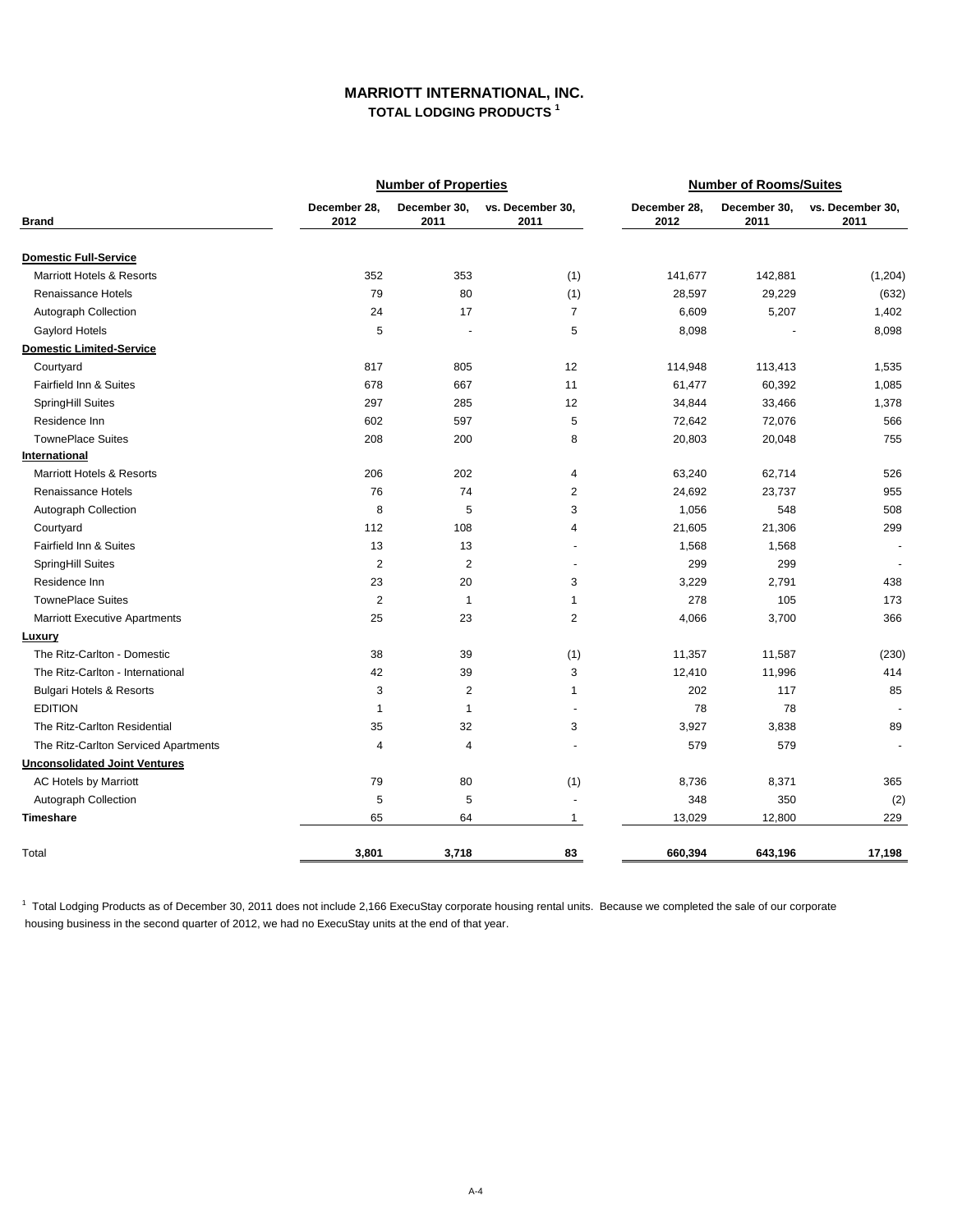## **MARRIOTT INTERNATIONAL, INC. KEY LODGING STATISTICS** Constant \$

# **Comparable Company-Operated International Properties<sup>1</sup>**

|                                          | Four Months Ended December 31, 2012 and December 31, 2011 |               |       |           |           |          |          |  |  |  |
|------------------------------------------|-----------------------------------------------------------|---------------|-------|-----------|-----------|----------|----------|--|--|--|
| Region                                   |                                                           | <b>REVPAR</b> |       |           | Occupancy |          |          |  |  |  |
|                                          | 2012                                                      | vs. 2011      | 2012  | vs. 2011  |           | 2012     | vs. 2011 |  |  |  |
| Caribbean & Latin America                | \$127.93                                                  | 3.5%          | 68.6% | 0.6%      | pts.      | \$186.44 | 2.6%     |  |  |  |
| Europe                                   | \$127.65                                                  | 2.0%          | 74.1% | 1.3%      | pts.      | \$172.20 | 0.2%     |  |  |  |
| Middle East & Africa                     | \$89.77                                                   | 8.7%          | 66.4% | 5.8%      | pts.      | \$135.28 | $-0.8%$  |  |  |  |
| Asia Pacific                             | \$101.86                                                  | 4.2%          | 75.0% | 2.2%      | pts.      | \$135.82 | 1.1%     |  |  |  |
| <b>Regional Composite<sup>2</sup></b>    | \$115.17                                                  | 3.3%          | 73.1% | 1.9% pts. |           | \$157.57 | 0.6%     |  |  |  |
| <b>International Luxury</b> <sup>3</sup> | \$218.15                                                  | 4.2%          | 64.3% | 2.2% pts. |           | \$339.54 | 0.6%     |  |  |  |
| Total International <sup>4</sup>         | \$126.65                                                  | 3.5%          | 72.1% | 2.0% pts. |           | \$175.64 | 0.7%     |  |  |  |
| Worldwide <sup>5</sup>                   | \$115.75                                                  | 4.6%          | 69.9% | 1.1% pts. |           | \$165.55 | 2.9%     |  |  |  |

# **Comparable Systemwide International Properties<sup>1</sup>**

 $1$  We report financial results on a period basis and international statistics on a monthly basis. Statistics are in constant dollars for September through December. International includes properties located outside the United States and Canada, except for Worldwide which includes the United States.

<sup>2</sup> Regional information includes the Marriott Hotels & Resorts, Renaissance Hotels and Courtyard brands.

<sup>3</sup> International Luxury includes The Ritz-Carlton properties outside of the United States and Canada and Bulgari Hotels & Resorts.

- 4 Includes Regional Composite and International Luxury.
- 5 Includes international statistics for the four calendar months ended December 31, 2012 and December 31, 2011, and the United States statistics for the sixteen weeks ended December 28, 2012 and December 30, 2011. Includes
- the Marriott Hotels & Resorts, Renaissance Hotels, The Ritz-Carlton, Bulgari Hotels & Resorts,
- Residence Inn, Courtyard, Fairfield Inn & Suites, TownePlace Suites, and SpringHill Suites brands.
- $6$  In addition to the brands listed in Note 5, also includes the Autograph Collection brand.

|                                          | Four Months Ended December 31, 2012 and December 31, 2011 |               |                |              |                           |                      |              |  |  |  |
|------------------------------------------|-----------------------------------------------------------|---------------|----------------|--------------|---------------------------|----------------------|--------------|--|--|--|
|                                          |                                                           | <b>REVPAR</b> |                | Occupancy    | <b>Average Daily Rate</b> |                      |              |  |  |  |
| <b>Region</b>                            | 2012                                                      | vs. 2011      | 2012           |              | vs. 2011                  | 2012                 | vs. 2011     |  |  |  |
| Caribbean & Latin America                | \$111.50                                                  | 3.4%          | 68.0%          | 1.3%         | pts.                      | \$163.87             | 1.4%         |  |  |  |
| Europe                                   | \$123.81                                                  | 1.8%          | 73.9%          | 1.0%         | pts.                      | \$167.58             | 0.5%         |  |  |  |
| Middle East & Africa<br>Asia Pacific     | \$87.24<br>\$109.72                                       | 10.1%<br>3.4% | 65.7%<br>75.3% | 6.0%<br>2.3% | pts.<br>pts.              | \$132.77<br>\$145.69 | 0.0%<br>0.2% |  |  |  |
| <b>Regional Composite<sup>2</sup></b>    | \$114.51                                                  | 3.0%          | 72.8%          | 1.8% pts.    |                           | \$157.39             | 0.4%         |  |  |  |
| <b>International Luxury</b> <sup>3</sup> | \$218.15                                                  | 4.2%          | 64.3%          | 2.2% pts.    |                           | \$339.54             | 0.6%         |  |  |  |
| Total International <sup>4</sup>         | \$123.78                                                  | 3.2%          | 72.0%          | 1.9%         | pts.                      | \$171.94             | 0.5%         |  |  |  |
| Worldwide <sup>6</sup>                   | \$95.95                                                   | 5.2%          | 68.8%          | 1.3% pts.    |                           | \$139.56             | 3.3%         |  |  |  |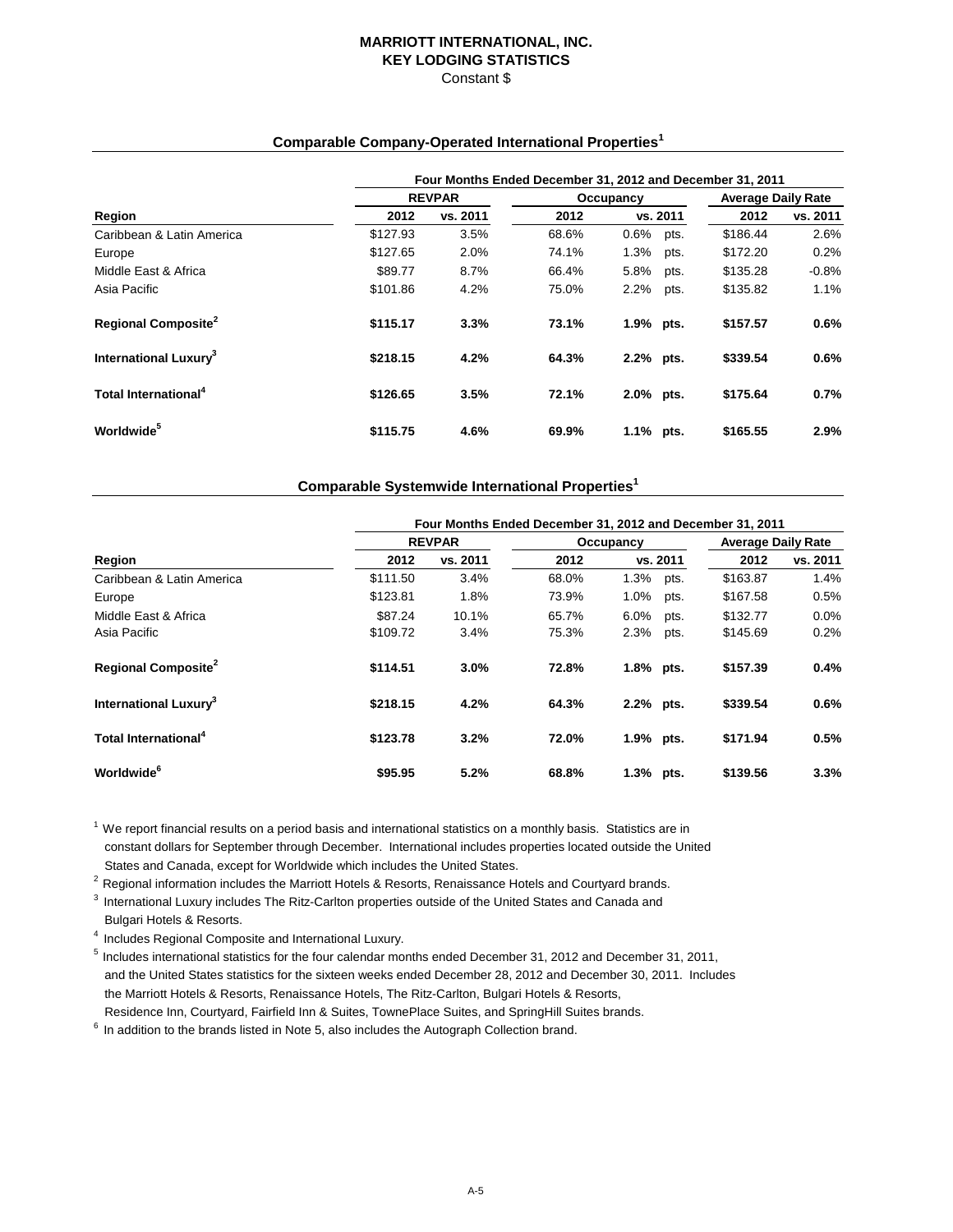## **MARRIOTT INTERNATIONAL, INC. KEY LODGING STATISTICS** Constant \$

## **Comparable Company-Operated International Properties<sup>1</sup>**

|                                          | Twelve Months Ended December 31, 2012 and December 31, 2011 |               |       |           |           |          |          |  |  |  |
|------------------------------------------|-------------------------------------------------------------|---------------|-------|-----------|-----------|----------|----------|--|--|--|
| Region                                   |                                                             | <b>REVPAR</b> |       |           | Occupancy |          |          |  |  |  |
|                                          | 2012                                                        | vs. 2011      | 2012  |           | vs. 2011  | 2012     | vs. 2011 |  |  |  |
| Caribbean & Latin America                | \$137.93                                                    | 6.9%          | 72.3% | 1.2%      | pts.      | \$190.75 | 5.1%     |  |  |  |
| Europe                                   | \$124.20                                                    | 3.0%          | 72.7% | 0.2%      | pts.      | \$170.72 | 2.8%     |  |  |  |
| Middle East & Africa                     | \$82.25                                                     | 8.3%          | 61.8% | 5.3%      | pts.      | \$133.14 | $-1.0\%$ |  |  |  |
| Asia Pacific                             | \$97.04                                                     | 8.4%          | 73.0% | 3.7%      | pts.      | \$133.01 | 3.0%     |  |  |  |
| <b>Regional Composite</b> <sup>2</sup>   | \$112.66                                                    | 5.6%          | 71.9% | 2.0% pts. |           | \$156.74 | 2.7%     |  |  |  |
| <b>International Luxury</b> <sup>3</sup> | \$216.34                                                    | 5.9%          | 63.4% | 1.3% pts. |           | \$341.32 | 3.6%     |  |  |  |
| <b>Total International</b> <sup>4</sup>  | \$124.22                                                    | 5.6%          | 70.9% | 1.9% pts. |           | \$175.14 | 2.8%     |  |  |  |
| Worldwide <sup>5</sup>                   | \$115.91                                                    | 5.9%          | 71.4% | 1.4% pts. |           | \$162.39 | 3.8%     |  |  |  |

# **Comparable Systemwide International Properties<sup>1</sup>**

 $1$  We report financial results on a period basis and international statistics on a monthly basis. Statistics are in constant dollars for January through December. International includes properties located outside the United States and Canada, except for Worldwide which includes the United States.

<sup>2</sup> Regional information includes the Marriott Hotels & Resorts, Renaissance Hotels and Courtyard brands.

 $^{\rm 3}$  International Luxury includes The Ritz-Carlton properties outside of the United States and Canada and Bulgari Hotels & Resorts.

- 4 Includes Regional Composite and International Luxury.
- $5$  Includes international statistics for the twelve calendar months ended December 31, 2012 and December 31, 2011, and the United States statistics for the fifty-two weeks ended December 28, 2012 and December 30, 2011. Includes the Marriott Hotels & Resorts, Renaissance Hotels, The Ritz-Carlton, Bulgari Hotels & Resorts, Residence Inn, Courtyard, Fairfield Inn & Suites, TownePlace Suites, and SpringHill Suites brands.
- 
- $6$  In addition to the brands listed in Note 5, also includes the Autograph Collection brand.

|                                          | Twelve Months Ended December 31, 2012 and December 31, 2011 |               |                |              |                           |                      |                 |  |  |  |
|------------------------------------------|-------------------------------------------------------------|---------------|----------------|--------------|---------------------------|----------------------|-----------------|--|--|--|
| <b>Region</b>                            |                                                             | <b>REVPAR</b> |                | Occupancy    | <b>Average Daily Rate</b> |                      |                 |  |  |  |
|                                          | 2012                                                        | vs. 2011      | 2012           |              | vs. 2011                  | 2012                 | vs. 2011        |  |  |  |
| Caribbean & Latin America                | \$120.27                                                    | 5.3%          | 70.2%          | 1.3%         | pts.                      | \$171.32             | 3.4%            |  |  |  |
| Europe                                   | \$119.40                                                    | 2.8%          | 71.9%          | 0.2%         | pts.                      | \$166.02             | 2.6%            |  |  |  |
| Middle East & Africa<br>Asia Pacific     | \$80.37<br>\$102.90                                         | 9.2%<br>7.6%  | 61.8%<br>72.9% | 5.6%<br>3.6% | pts.<br>pts.              | \$130.10<br>\$141.17 | $-0.6%$<br>2.2% |  |  |  |
| <b>Regional Composite</b> <sup>2</sup>   | \$111.45                                                    | 5.0%          | 71.2%          | 1.9% pts.    |                           | \$156.47             | 2.2%            |  |  |  |
| <b>International Luxury</b> <sup>3</sup> | \$216.34                                                    | 5.9%          | 63.4%          | 1.3% pts.    |                           | \$341.32             | 3.6%            |  |  |  |
| Total International <sup>4</sup>         | \$120.85                                                    | 5.1%          | 70.5%          | 1.8% pts.    |                           | \$171.36             | 2.4%            |  |  |  |
| Worldwide <sup>6</sup>                   | \$97.34                                                     | 6.1%          | 70.8%          | 1.5% pts.    |                           | \$137.49             | 3.9%            |  |  |  |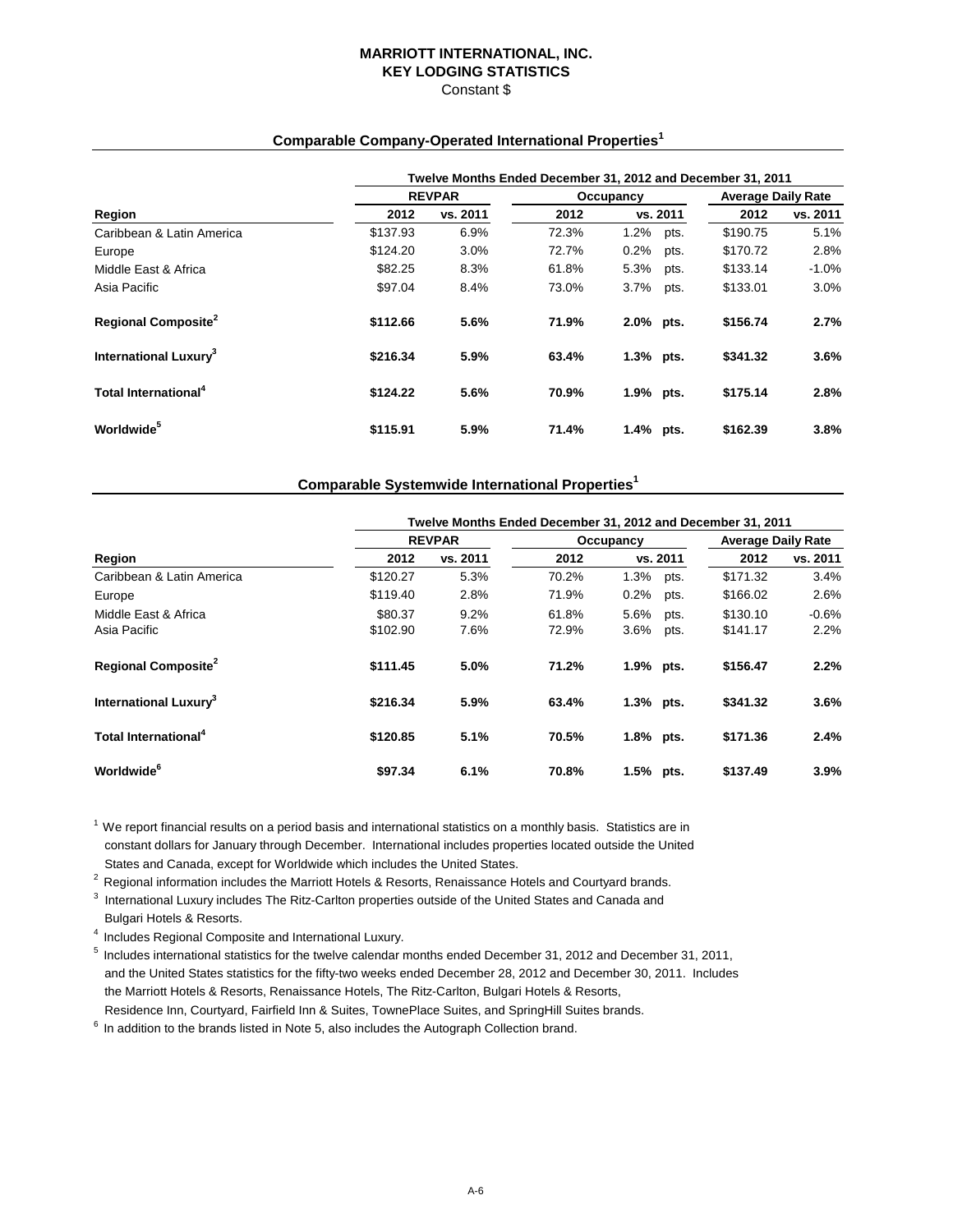## **MARRIOTT INTERNATIONAL, INC. KEY LODGING STATISTICS**

# **Comparable Company-Operated North American Properties<sup>1</sup>**

|                                                           | Sixteen Weeks Ended December 28, 2012 and December 30, 2011 |               |       |             |      |          |                           |  |  |
|-----------------------------------------------------------|-------------------------------------------------------------|---------------|-------|-------------|------|----------|---------------------------|--|--|
|                                                           |                                                             | <b>REVPAR</b> |       | Occupancy   |      |          | <b>Average Daily Rate</b> |  |  |
| <b>Brand</b>                                              | 2012                                                        | vs. 2011      | 2012  | vs. 2011    |      | 2012     | vs. 2011                  |  |  |
| <b>Marriott Hotels &amp; Resorts</b>                      | \$123.86                                                    | 5.1%          | 70.1% | 1.0%        | pts. | \$176.61 | 3.5%                      |  |  |
| Renaissance Hotels                                        | \$121.25                                                    | 5.1%          | 70.3% | 0.4%        | pts. | \$172.51 | 4.5%                      |  |  |
| <b>Composite North American Full-Service</b>              | \$123.48                                                    | 5.1%          | 70.2% | 1.0%        | pts. | \$176.02 | 3.7%                      |  |  |
| The Ritz-Carlton <sup>2</sup>                             | \$213.79                                                    | 4.5%          | 66.5% | 0.7%        | pts. | \$321.59 | 3.4%                      |  |  |
| <b>Composite North American Full-Service &amp; Luxury</b> | \$133.38                                                    | 5.0%          | 69.7% | 0.9% pts.   |      | \$191.24 | 3.6%                      |  |  |
| Residence Inn                                             | \$89.66                                                     | 4.9%          | 73.1% | 0.8%        | pts. | \$122.63 | 3.9%                      |  |  |
| Courtyard                                                 | \$77.52                                                     | 5.8%          | 65.2% | 0.4%        | pts. | \$118.88 | 5.2%                      |  |  |
| <b>TownePlace Suites</b>                                  | \$54.90                                                     | $-0.1%$       | 65.9% | $-3.8%$     | pts. | \$83.35  | 5.6%                      |  |  |
| <b>SpringHill Suites</b>                                  | \$69.06                                                     | 7.2%          | 68.5% | 2.9%        | pts. | \$100.89 | 2.6%                      |  |  |
| <b>Composite North American Limited-Service</b>           | \$79.33                                                     | 5.6%          | 67.8% | $0.5%$ pts. |      | \$117.06 | 4.8%                      |  |  |
| <b>Composite - All</b>                                    | \$110.80                                                    | 5.2%          | 68.9% | 0.8% pts.   |      | \$160.76 | 4.0%                      |  |  |

# **Comparable Systemwide North American Properties<sup>1</sup>**

|                                                           | Sixteen Weeks Ended December 28, 2012 and December 30, 2011 |               |           |           |      |                           |          |  |  |
|-----------------------------------------------------------|-------------------------------------------------------------|---------------|-----------|-----------|------|---------------------------|----------|--|--|
|                                                           |                                                             | <b>REVPAR</b> | Occupancy |           |      | <b>Average Daily Rate</b> |          |  |  |
| <b>Brand</b>                                              | 2012                                                        | vs. 2011      | 2012      | vs. 2011  |      | 2012                      | vs. 2011 |  |  |
| <b>Marriott Hotels &amp; Resorts</b>                      | \$107.84                                                    | 5.8%          | 67.6%     | 1.6%      | pts. | \$159.56                  | 3.3%     |  |  |
| Renaissance Hotels                                        | \$105.51                                                    | 5.8%          | 68.7%     | 1.0%      | pts. | \$153.50                  | 4.3%     |  |  |
| Autograph Collection Hotels <sup>2</sup>                  | \$139.84                                                    | 7.9%          | 76.1%     | 4.1%      | pts. | \$183.73                  | 2.2%     |  |  |
| <b>Composite North American Full-Service</b>              | \$107.78                                                    | 5.8%          | 67.8%     | 1.5%      | pts. | \$158.86                  | 3.5%     |  |  |
| The Ritz-Carlton <sup>2</sup>                             | \$213.79                                                    | 4.5%          | 66.5%     | 0.7%      | pts. | \$321.59                  | 3.4%     |  |  |
| <b>Composite North American Full-Service &amp; Luxury</b> | \$114.61                                                    | 5.7%          | 67.8%     | 1.5%      | pts. | \$169.15                  | 3.4%     |  |  |
| Residence Inn                                             | \$90.09                                                     | 5.4%          | 74.8%     | 0.9%      | pts. | \$120.50                  | 4.1%     |  |  |
| Courtyard                                                 | \$79.31                                                     | 6.3%          | 66.4%     | 0.9%      | pts. | \$119.42                  | 4.8%     |  |  |
| <b>Fairfield Inn &amp; Suites</b>                         | \$60.62                                                     | 6.0%          | 63.9%     | 0.9%      | pts. | \$94.92                   | 4.6%     |  |  |
| <b>TownePlace Suites</b>                                  | \$60.54                                                     | 3.8%          | 68.3%     | $-0.3%$   | pts. | \$88.62                   | 4.2%     |  |  |
| <b>SpringHill Suites</b>                                  | \$69.99                                                     | 7.7%          | 68.3%     | 2.6%      | pts. | \$102.54                  | 3.6%     |  |  |
| <b>Composite North American Limited-Service</b>           | \$76.01                                                     | 6.0%          | 68.3%     | 1.0% pts. |      | \$111.35                  | 4.4%     |  |  |
| <b>Composite - All</b>                                    | \$90.14                                                     | 5.9%          | 68.1%     | 1.2% pts. |      | \$132.40                  | 4.0%     |  |  |

 $1$  Statistics include only properties located in the United States.

<sup>2</sup> Statistics for The Ritz-Carlton and Autograph Collection are for September through December.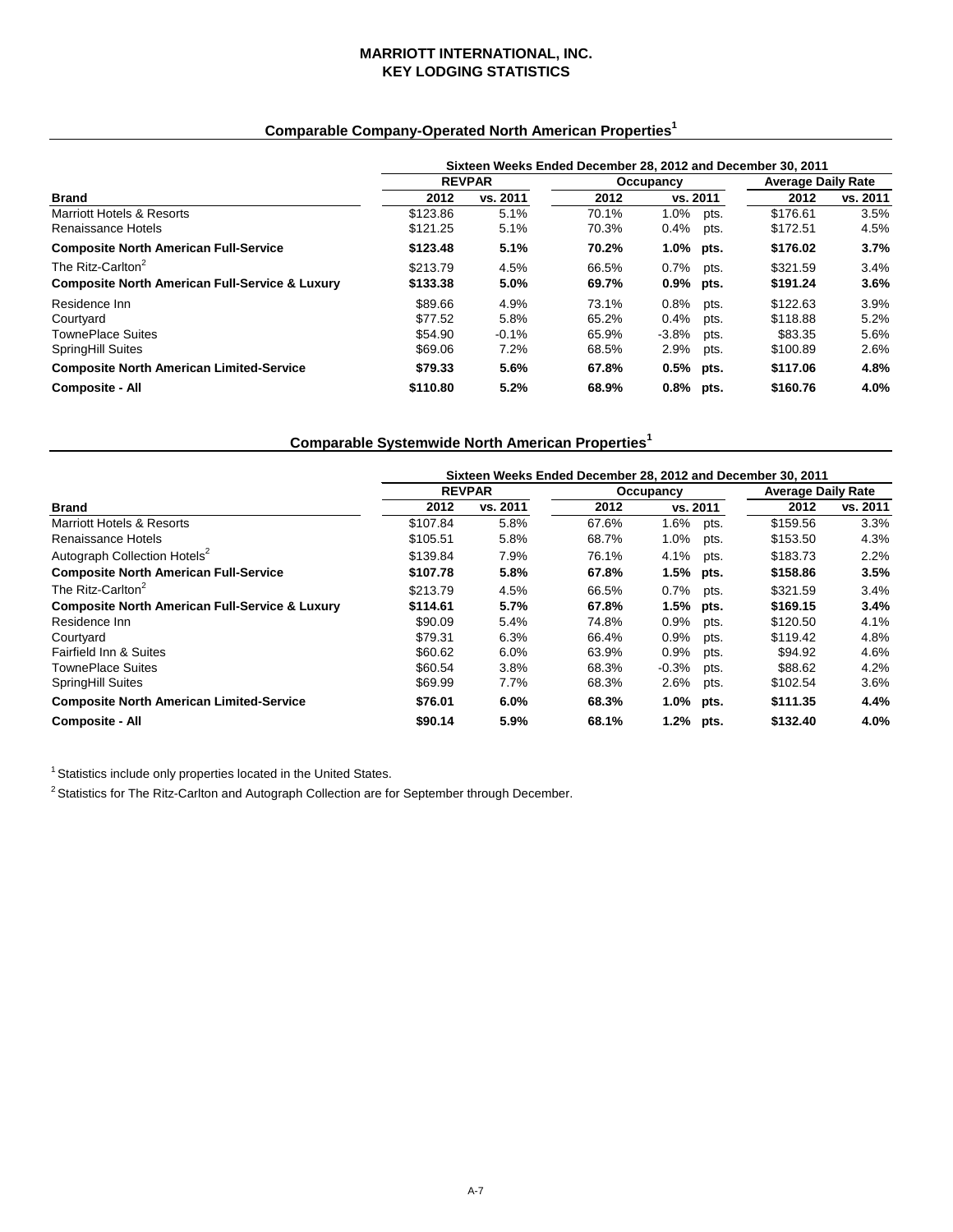## **MARRIOTT INTERNATIONAL, INC. KEY LODGING STATISTICS**

# **Comparable Company-Operated North American Properties<sup>1</sup>**

|                                                           | Fifty-two Weeks Ended December 28, 2012 and December 30, 2011 |               |           |             |      |                           |          |  |  |
|-----------------------------------------------------------|---------------------------------------------------------------|---------------|-----------|-------------|------|---------------------------|----------|--|--|
|                                                           |                                                               | <b>REVPAR</b> | Occupancy |             |      | <b>Average Daily Rate</b> |          |  |  |
| <b>Brand</b>                                              | 2012                                                          | vs. 2011      | 2012      | vs. 2011    |      | 2012                      | vs. 2011 |  |  |
| <b>Marriott Hotels &amp; Resorts</b>                      | \$124.72                                                      | 6.1%          | 72.7%     | 1.8%        | pts. | \$171.48                  | 3.5%     |  |  |
| Renaissance Hotels                                        | \$123.38                                                      | 7.5%          | 73.6%     | 2.1%        | pts. | \$167.67                  | 4.5%     |  |  |
| <b>Composite North American Full-Service</b>              | \$124.52                                                      | 6.3%          | 72.9%     | 1.8% pts.   |      | \$170.92                  | 3.6%     |  |  |
| The Ritz-Carlton <sup>2</sup>                             | \$223.51                                                      | 6.1%          | 69.9%     | 0.8%        | pts. | \$319.57                  | 4.9%     |  |  |
| <b>Composite North American Full-Service &amp; Luxury</b> | \$134.64                                                      | 6.3%          | 72.6%     | 1.7% pts.   |      | \$185.57                  | 3.8%     |  |  |
| Residence Inn                                             | \$93.14                                                       | 4.7%          | 75.4%     | 0.3%        | pts. | \$123.55                  | 4.3%     |  |  |
| Courtyard                                                 | \$79.32                                                       | 5.6%          | 67.7%     | 0.5%        | pts. | \$117.11                  | 4.9%     |  |  |
| <b>TownePlace Suites</b>                                  | \$58.76                                                       | 5.1%          | 70.8%     | $-0.4%$     | pts. | \$83.04                   | 5.6%     |  |  |
| <b>SpringHill Suites</b>                                  | \$72.63                                                       | 7.0%          | 70.5%     | 2.8%        | pts. | \$103.04                  | 2.7%     |  |  |
| <b>Composite North American Limited-Service</b>           | \$81.76                                                       | 5.5%          | 70.2%     | $0.6%$ pts. |      | \$116.43                  | 4.6%     |  |  |
| <b>Composite - All</b>                                    | \$112.40                                                      | 6.0%          | 71.6%     | 1.2% pts.   |      | \$157.05                  | 4.2%     |  |  |

# **Comparable Systemwide North American Properties<sup>1</sup>**

|                                                           | Fifty-two Weeks Ended December 28, 2012 and December 30, 2011 |          |           |              |      |                           |          |  |  |
|-----------------------------------------------------------|---------------------------------------------------------------|----------|-----------|--------------|------|---------------------------|----------|--|--|
|                                                           | <b>REVPAR</b>                                                 |          | Occupancy |              |      | <b>Average Daily Rate</b> |          |  |  |
| <b>Brand</b>                                              | 2012                                                          | vs. 2011 | 2012      | vs. 2011     |      | 2012                      | vs. 2011 |  |  |
| <b>Marriott Hotels &amp; Resorts</b>                      | \$110.19                                                      | 6.4%     | 70.1%     | 1.8%         | pts. | \$157.17                  | 3.6%     |  |  |
| Renaissance Hotels                                        | \$107.18                                                      | 6.8%     | 71.2%     | 1.4%         | pts. | \$150.53                  | 4.7%     |  |  |
| Autograph Collection Hotels <sup>2</sup>                  | \$134.36                                                      | 6.6%     | 76.1%     | 3.6%         | pts. | \$176.61                  | 1.6%     |  |  |
| <b>Composite North American Full-Service</b>              | \$109.93                                                      | 6.4%     | 70.3%     | 1.8% pts.    |      | \$156.30                  | 3.8%     |  |  |
| The Ritz-Carlton <sup>2</sup>                             | \$223.51                                                      | 6.1%     | 69.9%     | 0.8%         | pts. | \$319.57                  | 4.9%     |  |  |
| <b>Composite North American Full-Service &amp; Luxury</b> | \$116.72                                                      | 6.4%     | 70.3%     | $1.7\%$ pts. |      | \$166.02                  | 3.8%     |  |  |
| Residence Inn                                             | \$93.10                                                       | 5.0%     | 77.2%     | 0.6%         | pts. | \$120.66                  | 4.2%     |  |  |
| Courtyard                                                 | \$82.15                                                       | 6.5%     | 69.2%     | 1.2%         | pts. | \$118.68                  | 4.6%     |  |  |
| <b>Fairfield Inn &amp; Suites</b>                         | \$63.56                                                       | 7.5%     | 67.3%     | 1.7%         | pts. | \$94.49                   | 4.8%     |  |  |
| <b>TownePlace Suites</b>                                  | \$64.39                                                       | 5.9%     | 72.3%     | 0.6%         | pts. | \$89.07                   | 5.0%     |  |  |
| <b>SpringHill Suites</b>                                  | \$73.74                                                       | 7.8%     | 71.0%     | 2.6%         | pts. | \$103.81                  | 3.8%     |  |  |
| <b>Composite North American Limited-Service</b>           | \$79.07                                                       | 6.3%     | 71.2%     | 1.3% pts.    |      | \$111.12                  | 4.4%     |  |  |
| <b>Composite - All</b>                                    | \$92.79                                                       | 6.4%     | 70.8%     | 1.4% pts.    |      | \$130.97                  | 4.2%     |  |  |

 $1$  Statistics include only properties located in the United States.

<sup>2</sup> Statistics for The Ritz-Carlton and Autograph Collection are for January through December.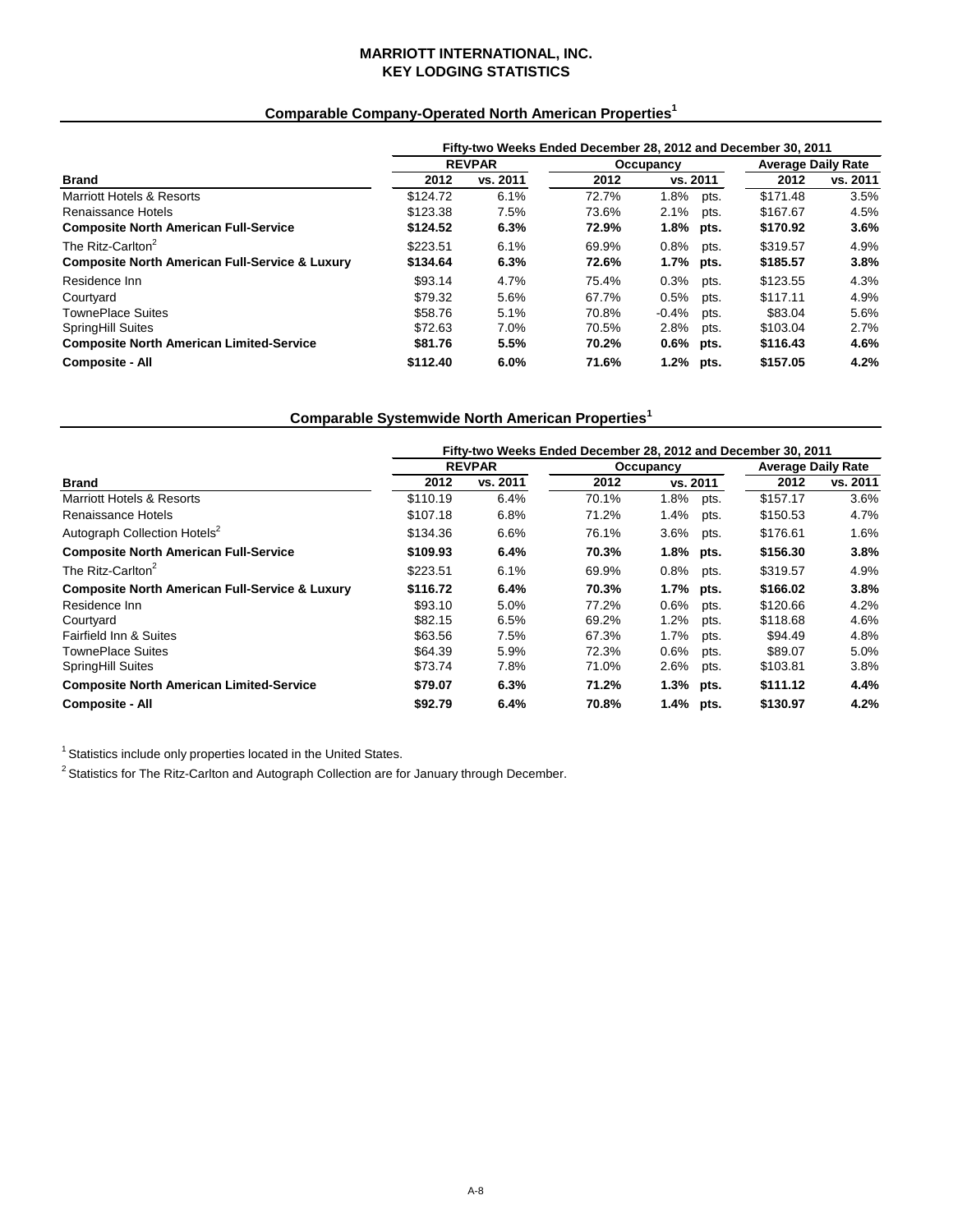## **MARRIOTT INTERNATIONAL, INC. NON-GAAP FINANCIAL MEASURES EBITDA AND ADJUSTED EBITDA**

(\$ in millions)

|                                                                  | <b>Fiscal Year 2012</b> |         |               |         |              |         |               |         |   |              |
|------------------------------------------------------------------|-------------------------|---------|---------------|---------|--------------|---------|---------------|---------|---|--------------|
|                                                                  | <b>First</b>            |         | <b>Second</b> |         | <b>Third</b> |         | <b>Fourth</b> |         |   |              |
|                                                                  |                         | Quarter |               | Quarter |              | Quarter |               | Quarter |   | <b>Total</b> |
| Net Income                                                       | P.                      | 104     | \$            | 143     | \$           | 143     | \$            | 181     | ъ | 571          |
| Interest expense                                                 |                         | 33      |               | 34      |              | 29      |               | 41      |   | 137          |
| Tax provision                                                    |                         | 43      |               | 66      |              | 79      |               | 90      |   | 278          |
| Depreciation and amortization                                    |                         | 29      |               | 38      |              | 33      |               | 45      |   | 145          |
| Less: Depreciation reimbursed by third-party owners              |                         | (4)     |               | (4)     |              | (3)     |               | (5)     |   | (16)         |
| Interest expense from unconsolidated joint ventures              |                         | 4       |               | 4       |              |         |               | 2       |   | 11           |
| Depreciation and amortization from unconsolidated joint ventures |                         | 6       |               | 8       |              |         |               |         |   | 20           |
| <b>EBITDA**</b>                                                  |                         | 215     |               | 289     |              | 284     |               | 358     |   | 1,146        |
| Increase over 2011 Adjusted EBITDA                               |                         | 9%      |               | 13%     |              | 27%     |               | 13%     |   | 16%          |

|                                                                  | Fiscal Year 2011        |      |                          |      |                         |       |                          |     |       |      |
|------------------------------------------------------------------|-------------------------|------|--------------------------|------|-------------------------|-------|--------------------------|-----|-------|------|
|                                                                  | <b>First</b><br>Quarter |      | <b>Second</b><br>Quarter |      | <b>Third</b><br>Quarter |       | <b>Fourth</b><br>Quarter |     |       |      |
|                                                                  |                         |      |                          |      |                         |       |                          |     | Total |      |
| Net Income (loss)                                                | \$                      | 101  | \$                       | 135  | \$                      | (179) | \$                       | 141 | \$    | 198  |
| Interest expense                                                 |                         | 41   |                          | 37   |                         | 39    |                          | 47  |       | 164  |
| Tax provision (benefit)                                          |                         | 51   |                          | 66   |                         | (20)  |                          | 61  |       | 158  |
| Depreciation and amortization                                    |                         | 35   |                          | 41   |                         | 40    |                          | 52  |       | 168  |
| Less: Depreciation reimbursed by third-party owners              |                         | (4)  |                          | (3)  |                         | (4)   |                          | (4) |       | (15) |
| Interest expense from unconsolidated joint ventures              |                         | 4    |                          | 4    |                         | 5     |                          | 5   |       | 18   |
| Depreciation and amortization from unconsolidated joint ventures |                         | 6    |                          |      |                         |       |                          | 10  |       | 30   |
| <b>EBITDA **</b>                                                 |                         | 234  |                          | 287  |                         | (112) |                          | 312 |       | 721  |
| Timeshare Spin-off Adjustments                                   |                         |      |                          |      |                         |       |                          |     |       |      |
| Net Income                                                       |                         | (13) |                          | (9)  |                         | 264   |                          | 18  |       | 260  |
| Interest expense                                                 |                         | (9)  |                          | (8)  |                         | (7)   |                          | (5) |       | (29) |
| Tax provision (benefit)                                          |                         | (8)  |                          | (5)  |                         | 57    |                          | (4) |       | 40   |
| Depreciation and amortization                                    |                         | (7)  |                          | (9)  |                         | (7)   |                          | (5) |       | (28) |
| <b>Total Timeshare Spin-off Adjustments</b>                      |                         | (37) |                          | (31) |                         | 307   |                          | 4   |       | 243  |
| Add Back: Other charges                                          |                         |      |                          |      |                         | 28    |                          |     |       | 28   |
| <b>Adjusted EBITDA **</b>                                        |                         | 197  | S                        | 256  |                         | 223   |                          | 316 |       | 992  |

\*\* Denotes non-GAAP financial measures. Please see pages A-13 and A-14 for information about our reasons for providing these alternative financial measures and the limitations on their use.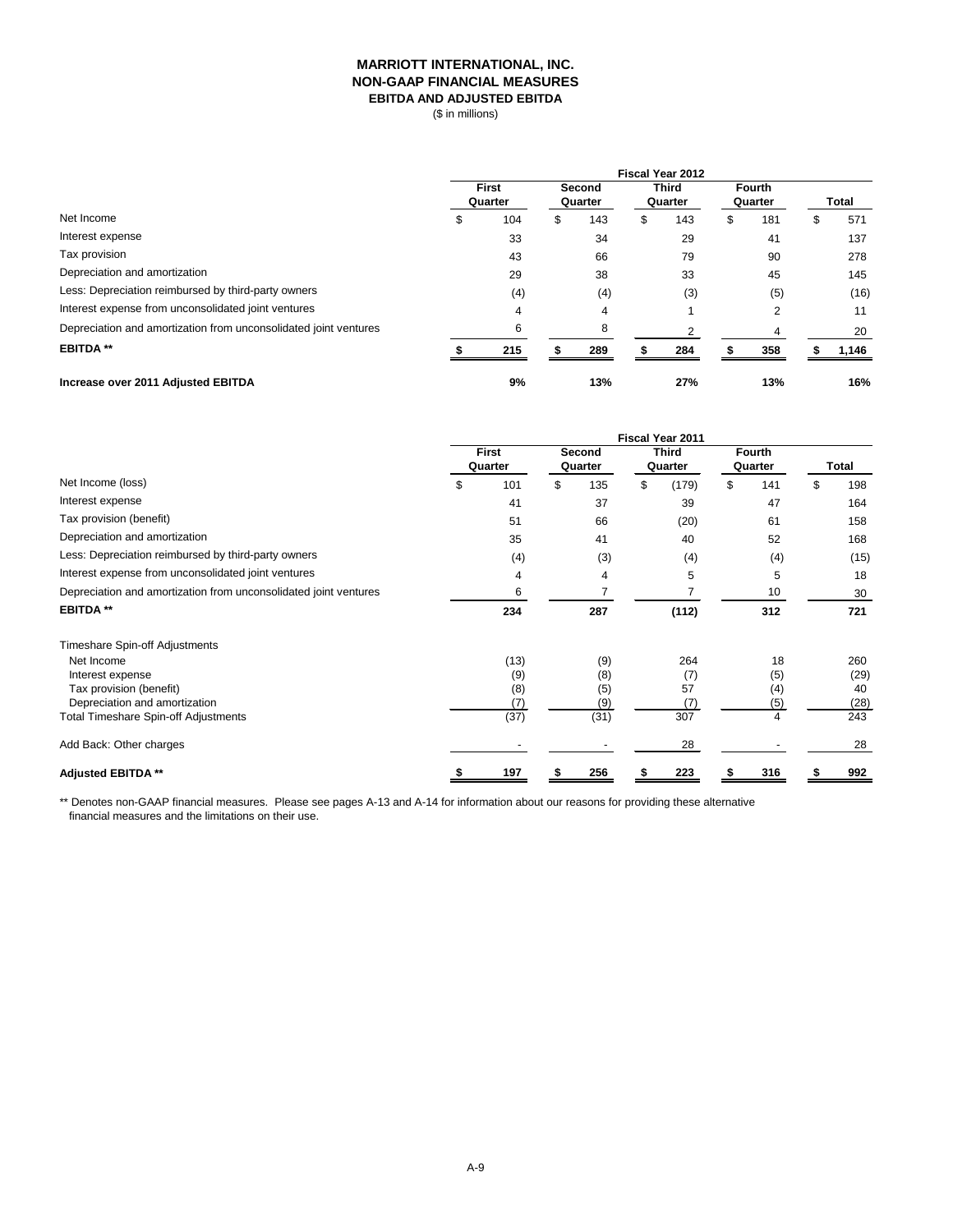## **MARRIOTT INTERNATIONAL, INC. FULL YEAR EBITDA FORECASTED 2013 NON-GAAP FINANCIAL MEASURES**

(\$ in millions)

|                                                                  |    |                                           | Range |                                      |    |       |  |
|------------------------------------------------------------------|----|-------------------------------------------|-------|--------------------------------------|----|-------|--|
|                                                                  |    | <b>Estimated EBITDA</b><br>Full Year 2013 |       | <b>As Reported</b><br>Full Year 2012 |    |       |  |
| Net Income                                                       | \$ | 596                                       | \$    | 645                                  | \$ | 571   |  |
| Interest expense                                                 |    | 125                                       |       | 125                                  |    | 137   |  |
| Tax provision                                                    |    | 294                                       |       | 315                                  |    | 278   |  |
| Depreciation and amortization                                    |    | 160                                       |       | 160                                  |    | 145   |  |
| Less: Depreciation reimbursed by third-party owners              |    | (20)                                      |       | (20)                                 |    | (16)  |  |
| Interest expense from unconsolidated joint ventures              |    | 10                                        |       | 10                                   |    | 11    |  |
| Depreciation and amortization from unconsolidated joint ventures |    | 20                                        |       | 20                                   |    | 20    |  |
| <b>EBITDA**</b>                                                  |    | 1,185                                     |       | 1,255                                |    | 1,146 |  |
| Increase over 2012 EBITDA**                                      |    | 3%                                        |       | 10%                                  |    |       |  |
| Less: Gain on Courtyard JV sale, pretax                          |    |                                           |       |                                      |    | (41)  |  |
| <b>Adjusted EBITDA **</b>                                        |    |                                           |       |                                      |    | 1,105 |  |
| Increase over 2012 Adjusted EBITDA**                             |    | 7%                                        |       | 14%                                  |    |       |  |

\*\* Denotes non-GAAP financial measures. Please see pages A-13 and A-14 for information about our reasons for providing these alternative financial measures and the limitations on their use.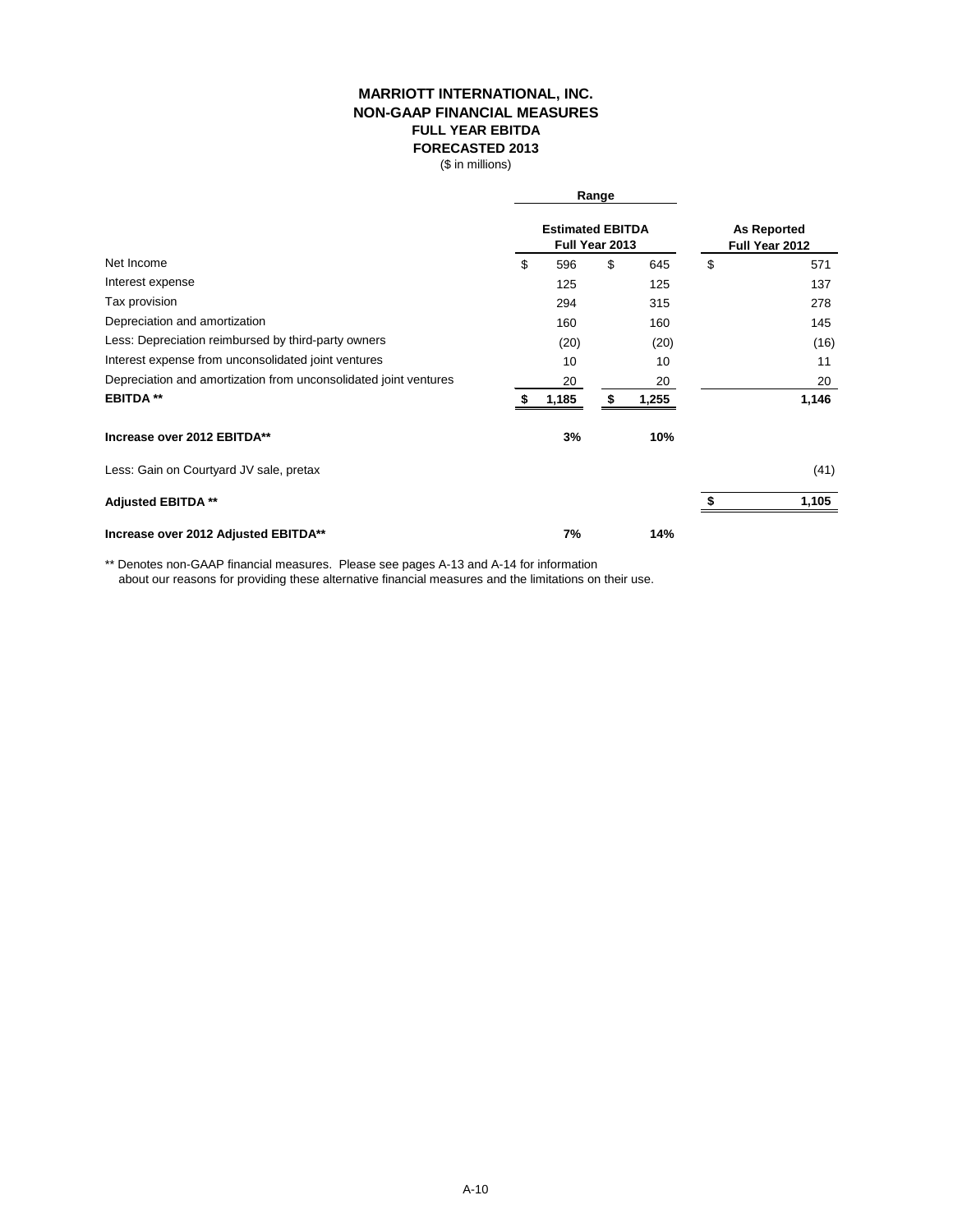#### **MARRIOTT INTERNATIONAL, INC.**

### **NON-GAAP FINANCIAL MEASURES**

**ADJUSTED OPERATING INCOME MARGIN EXCLUDING ADJUSTED COST REIMBURSEMENTS**

**FOURTH QUARTER 2012 AND 2011**

(\$ in millions)

| <b>ADJUSTED OPERATING INCOME MARGIN</b>                            |    | <b>Fourth</b><br>Quarter<br>2012 | <b>Fourth</b><br>Quarter<br>2011 |                |  |
|--------------------------------------------------------------------|----|----------------------------------|----------------------------------|----------------|--|
| Operating Income                                                   |    | 309                              | \$                               | 247            |  |
| Timeshare spin-off adjustments, operating income impact            |    |                                  |                                  | 10             |  |
| Operating Income, as adjusted **                                   |    | 309                              |                                  | 257            |  |
| Total revenues as reported<br>Timeshare spin-off adjustments       | \$ | 3,757                            | \$                               | 3,693<br>(292) |  |
|                                                                    |    |                                  |                                  |                |  |
| Total revenues, as adjusted **                                     |    | 3,757                            |                                  | 3,401          |  |
| Less: adjusted cost reimbursements **                              |    | (2,990)                          |                                  | (2,625)        |  |
| Total revenues as adjusted and excluding cost reimbursements **    |    | 767                              | \$                               | 776            |  |
| Adjusted operating income margin, excluding cost reimbursements ** |    | 40%                              |                                  | 33%            |  |

\*\*Denotes non-GAAP financial measures. Please see pages A-13 and A-14 for information about our reasons for providing these alternative financial measures and the limitations on their use.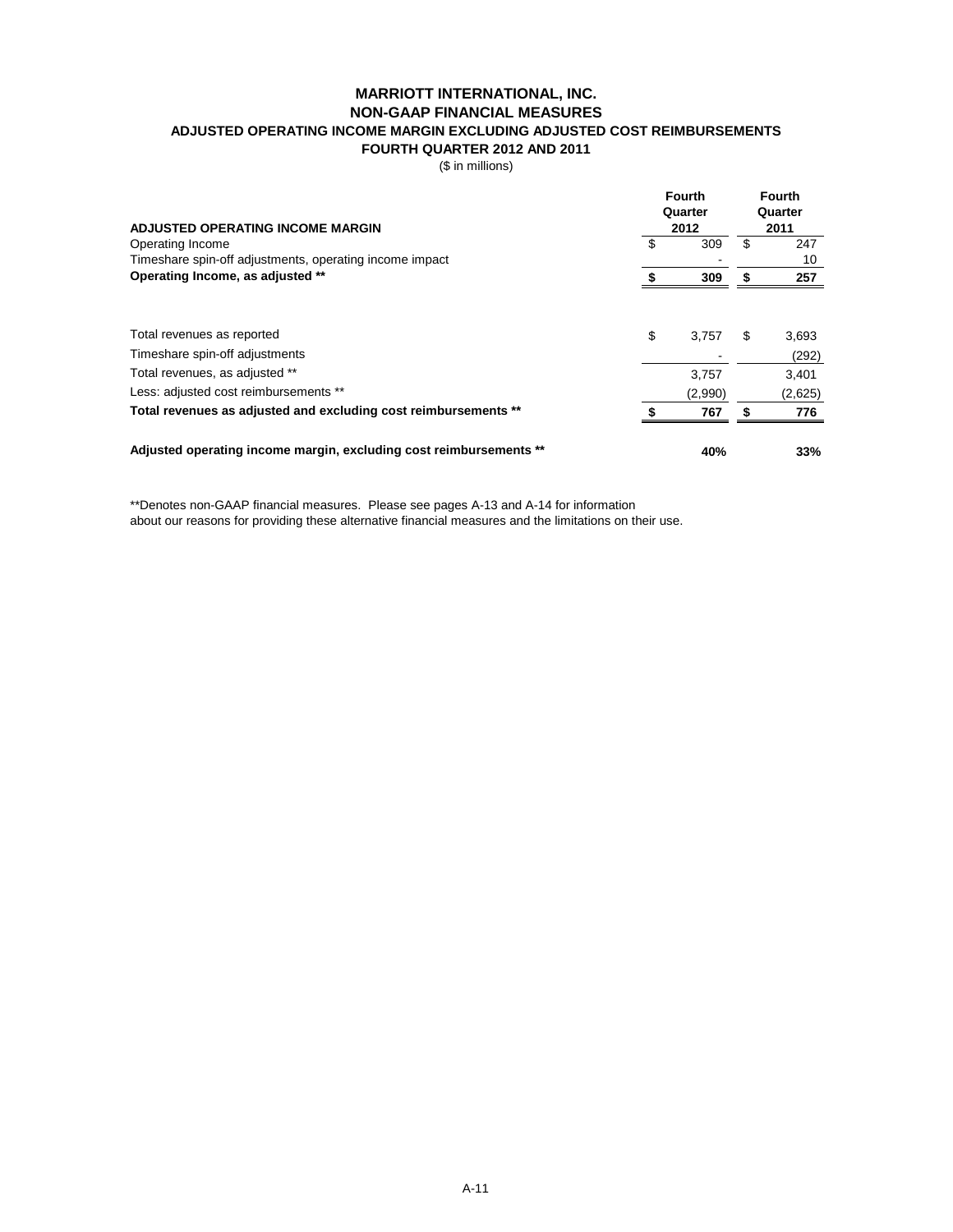## **MARRIOTT INTERNATIONAL, INC.**

### **NON-GAAP FINANCIAL MEASURES**

**ADJUSTED 2012 EPS EXCLUDING GAIN ON COURTYARD JV SALE, NET OF TAX**

(in millions, except per share amounts)

|                                                   | Range                              |   |      |    |        |  |
|---------------------------------------------------|------------------------------------|---|------|----|--------|--|
|                                                   | <b>Estimated Full Year</b><br>2013 |   |      |    |        |  |
| Net income, as reported                           |                                    |   |      | \$ | 571    |  |
| Less: Gain on Courtyard JV sale, net of tax       |                                    |   |      |    | (25)   |  |
| Net income, as adjusted **                        |                                    |   |      |    | 546    |  |
| <b>DILUTED EPS AS REPORTED</b>                    |                                    |   |      | \$ | 1.72   |  |
| DILUTED PER SHARE GAIN ON COURTYARD JV SALE       |                                    |   |      |    | (0.08) |  |
| DILUTED EPS AS ADJUSTED <sup>*</sup>              |                                    |   |      |    | 1.64   |  |
| <b>DILUTED EPS GUIDANCE</b>                       | 1.90                               | S | 2.05 |    |        |  |
| <b>INCREASE OVER 2012 DILUTED EPS</b>             | 10%                                |   | 19%  |    |        |  |
| <b>INCREASE OVER 2012 ADJUSTED DILUTED EPS **</b> | 16%                                |   | 25%  |    |        |  |
| <b>Diluted Shares</b>                             |                                    |   |      |    | 332.9  |  |

\*\* Denotes non-GAAP financial measures. Please see pages A-13 and A-14 for information about our reasons for providing these alternative financial measures and the limitations on their use.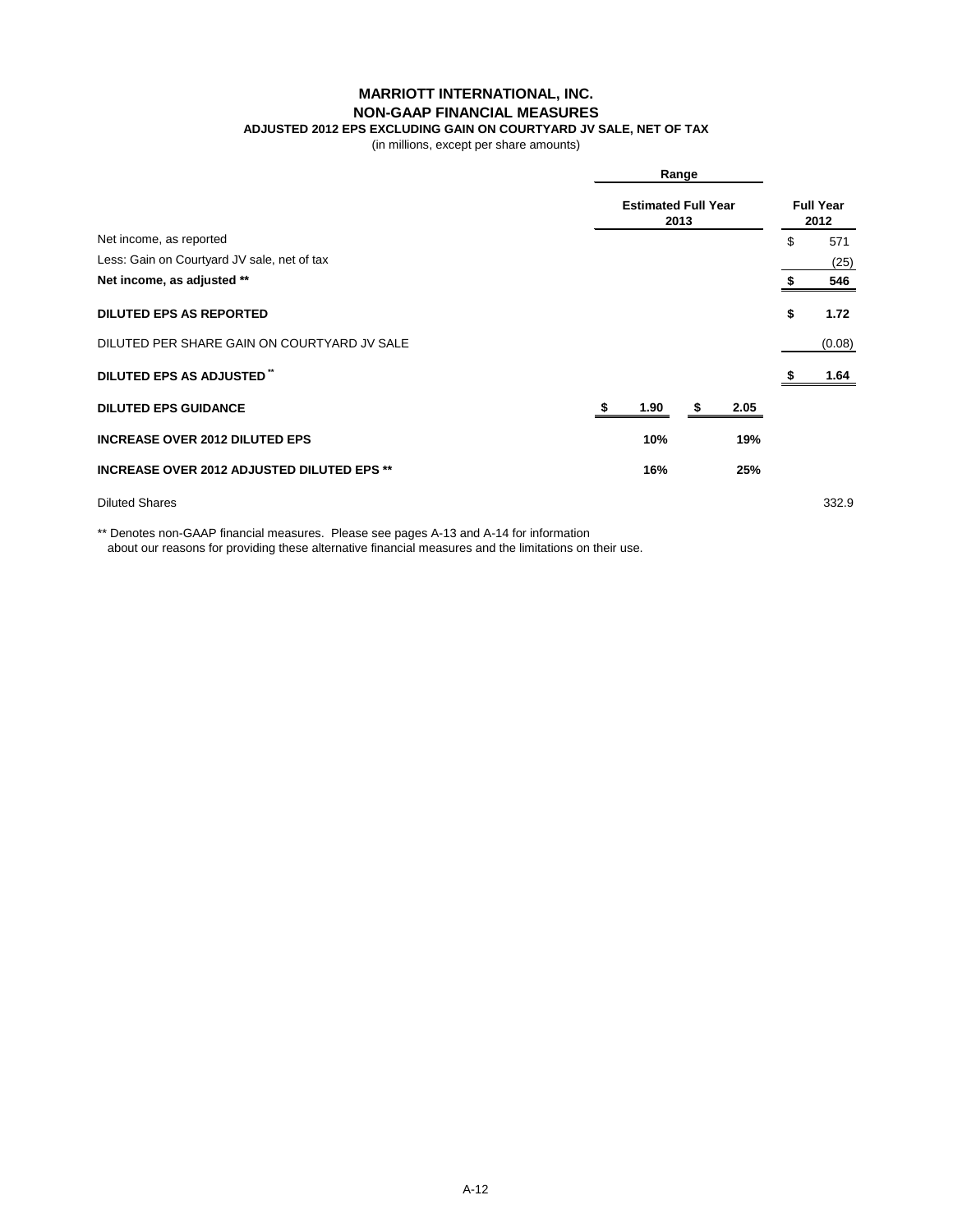#### **MARRIOTT INTERNATIONAL, INC. NON-GAAP FINANCIAL MEASURES**

In our press release and schedules, and on the related conference call, we report certain financial measures that are not prescribed or authorized by United States generally accepted accounting principles ("GAAP"). We discuss management's reasons for reporting these non‐GAAP measures below, and the press release schedules reconcile the most directly comparable GAAP measure to each non‐GAAP measure that we refer to (identified by a double asterisk on the preceding pages). Although management evaluates and presents these non‐GAAP measures for the reasons described below, please be aware that these non‐GAAP measures have limitations and should not be considered in isolation or as a substitute for revenue, operating income, income from continuing operations, net income, earnings per share or any other comparable operating measure prescribed by GAAP. In addition, we may calculate and/or present these non‐GAAP financial measures differently than measures with the same or similar names that other companies report, and as a result, the non‐GAAP measures we report may not be comparable to those reported by others.

**Adjusted Measures that Reflect the Timeshare Spin‐off as if it had Occurred on the First Day of 2011.** ("Timeshare Spin‐off Adjustments"). On November 21, 2011 we completed a spin‐off of our timeshare operations and timeshare development business through a special tax‐free dividend to our shareholders of all of the issued and outstanding common stock of our wholly owned subsidiary Marriott Vacations Worldwide Corporation ("MVW").

Because of our significant continuing involvement in MVW's ongoing operations after the spin‐off (by virtue of license and other agreements between us and MVW), we continue to include our former Timeshare segment's historical financial results for periods before the spin‐off date in our historical financial results as a component of continuing operations. Under the license agreements we receive license fees consisting of a fixed annual fee of \$50 million (subject to a periodic inflation adjustment), plus two percent of the gross sales price paid to MVW for initial developer sales of interests in vacation ownership units and residential real estate units and one percent of the gross sales price paid to MVW for resale of interests in vacation ownership units and residential real estate units, in each case that are identified with or use the Marriott or Ritz‐Carlton marks.

In order to perform year-over-year comparisons on a comparable basis, management evaluates non-GAAP measures that, for certain periods before the spin-off, assume the spin-off had occurred on the first day of 2011. The Timeshare Spin-off Adjustments remove the results of our former Timeshare segment, assume payment by MVW of estimated license fees (\$14 million, \$15 million, \$15 million, and \$16 million for the 2011 first through fourth quarters, respectively) and remove the unallocated spin‐off transaction costs (\$1 million, \$3 million, \$8 million, and \$22 million for the 2011 first through fourth quarters, respectively). We have also included certain corporate items not previously allocated to our former Timeshare segment in the Timeshare Spin‐off Adjustments. Timeshare Spin‐off Adjustments totaled (\$21) million pre‐tax ((\$13) million after‐tax), (\$14) million pre‐tax ((\$9) million after‐tax), \$321 million pre-tax (\$264 million after-tax), and \$14 million pre-tax (\$18 million after-tax) for the 2011 first through fourth quarters, respectively.

We provide adjusted measures that reflect Timeshare Spin-off Adjustments for illustrative and informational purposes only. These adjusted measures are not necessarily indicative of, and we do not purport that they represent, what our operating results would have been had the spin-off actually occurred on the first day of 2011. This information also does not reflect certain financial and operating benefits we expect to realize as a result of the 2011 Timeshare spin‐off.

**Adjusted Measures that Exclude 2011 Other Charges and a 2012 Gain.** Management evaluates non‐GAAP measures that exclude certain 2011 charges and a 2012 gain on sale because those non‐GAAP measures allow for period‐over‐period comparisons of our on‐going core operations before the impact of certain significant items. These non‐GAAP measures also facilitate management's comparison of results from our on‐going operations before the impact of certain significant items with results from other lodging companies.

*2011 Other Charges.* We recorded charges of \$28 million pre‐tax (\$17 million after‐tax) in the 2011 third quarter, which consisted of: (1) an \$18 million other‐than‐temporary impairment of an investment in marketable securities (not allocated to any of our segments) recorded in the "Gains (losses) and other income" caption of our Income Statement; and (2) a \$10 million charge recorded in the "General, administrative, and other" caption of our Income Statement for the impairment of deferred contract acquisition costs and an accounts receivable reserve, both of which were for a Luxury segment property whose owner filed for bankruptcy.

*2012 Gain on Sale of Equity Interest in a Joint Venture.* We recorded a \$41 million pre‐tax (\$25 million after‐tax) gain on the sale of an equity interest in a North American Limited‐Service joint venture in the "Gains (losses) and other income" caption of our Income Statement, which consisted of: (1) a \$21 million gain on the sale of this interest; and (2) recognition of the \$20 million remaining gain we deferred in 2005 due to contingencies in the original transaction documents for the sale of land to the joint venture which expired with the 2012 sale.